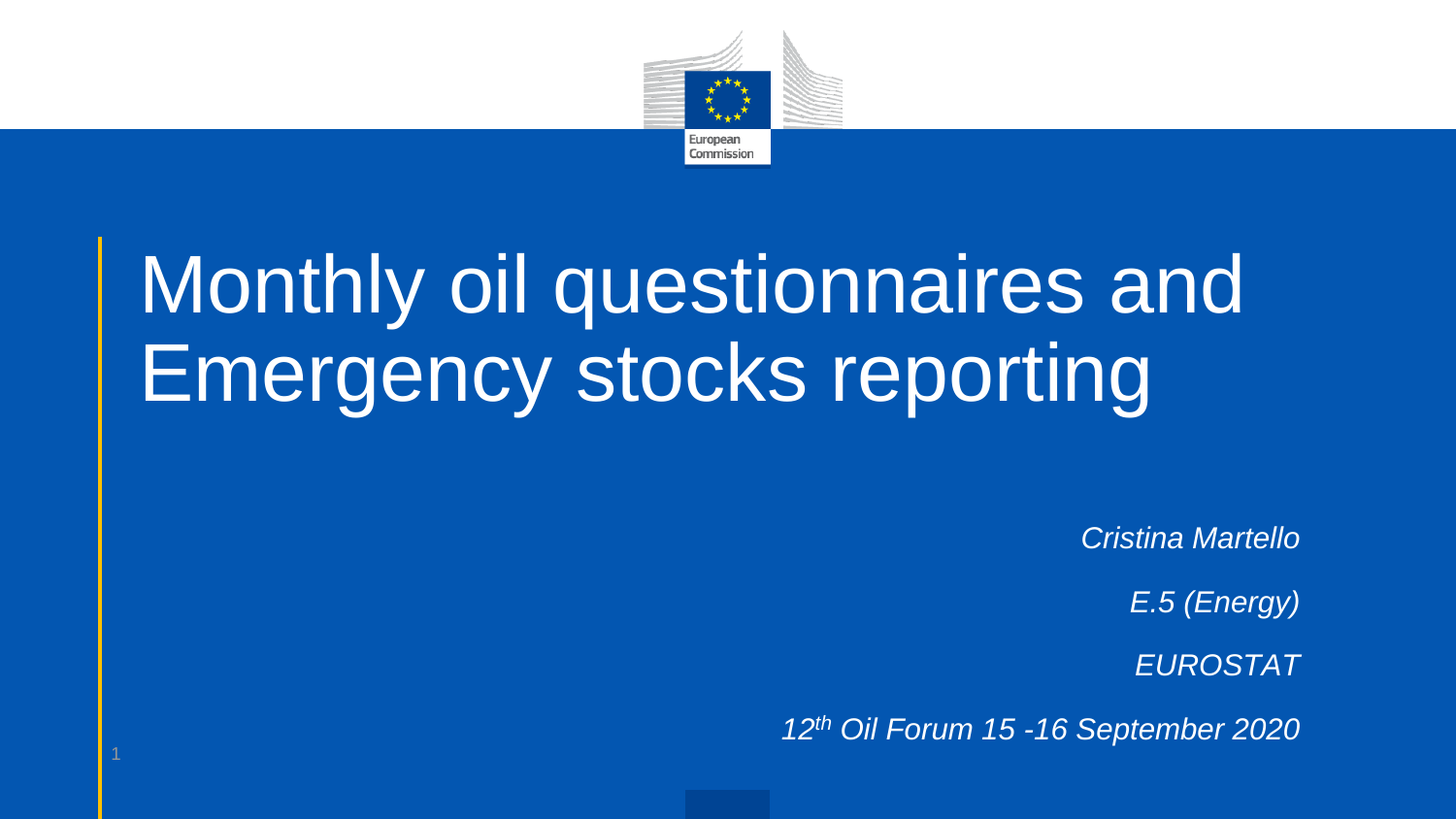# **OVERVIEW**

- **▶ The MOS-Oil questionnaire** 
	- Legal bases
	- Overview of the MOS-Oil questionnaire changes
	- Changes, including in the emergency stocks reporting
- **≻ COIR** 
	- Legal bases
	- COIR reporting

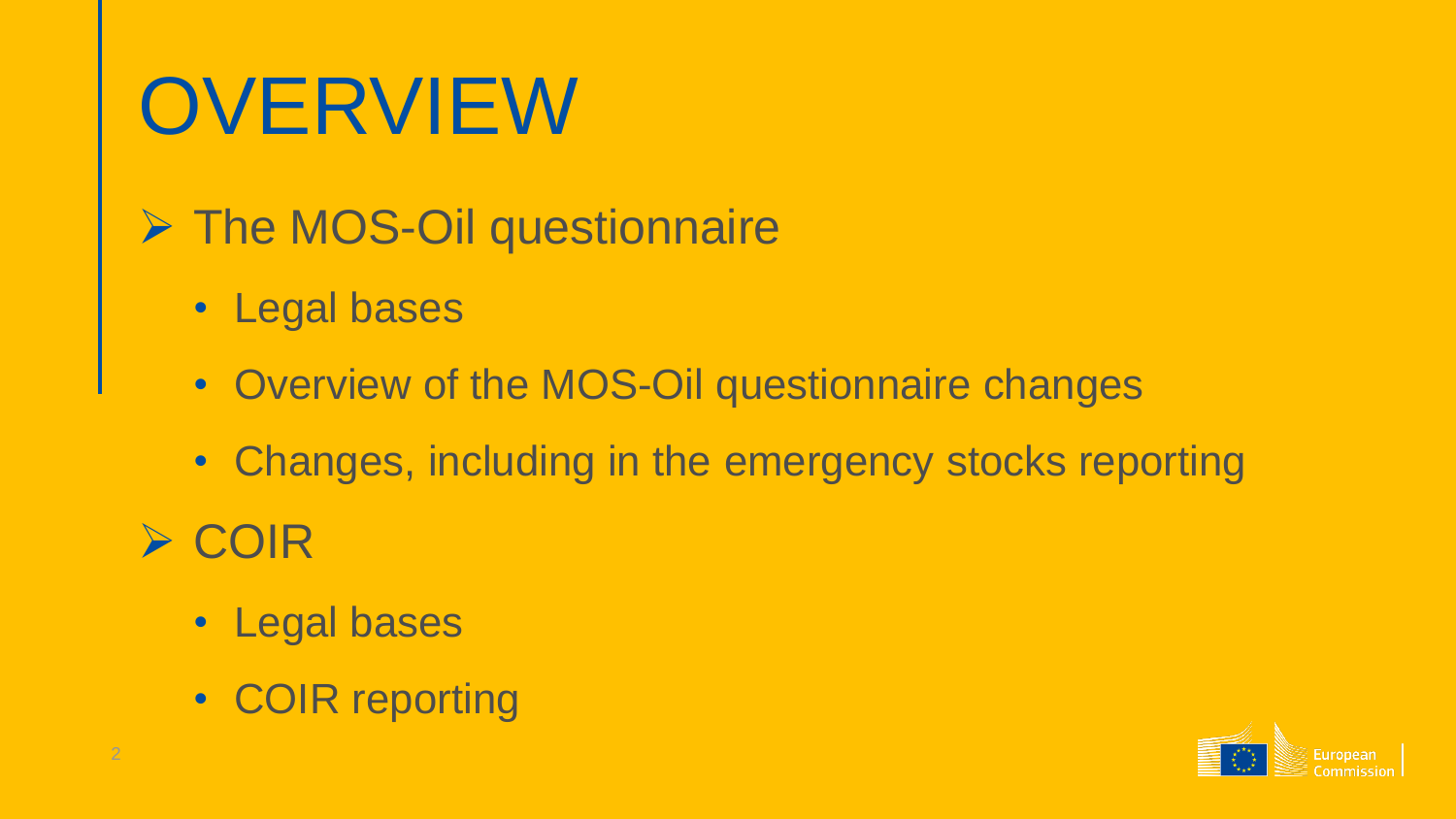# The MOS-Oil questionnaire

- Legal bases
- Overview of the MOS-Oil questionnaire changes
- Changes, including in the emergency stocks reporting

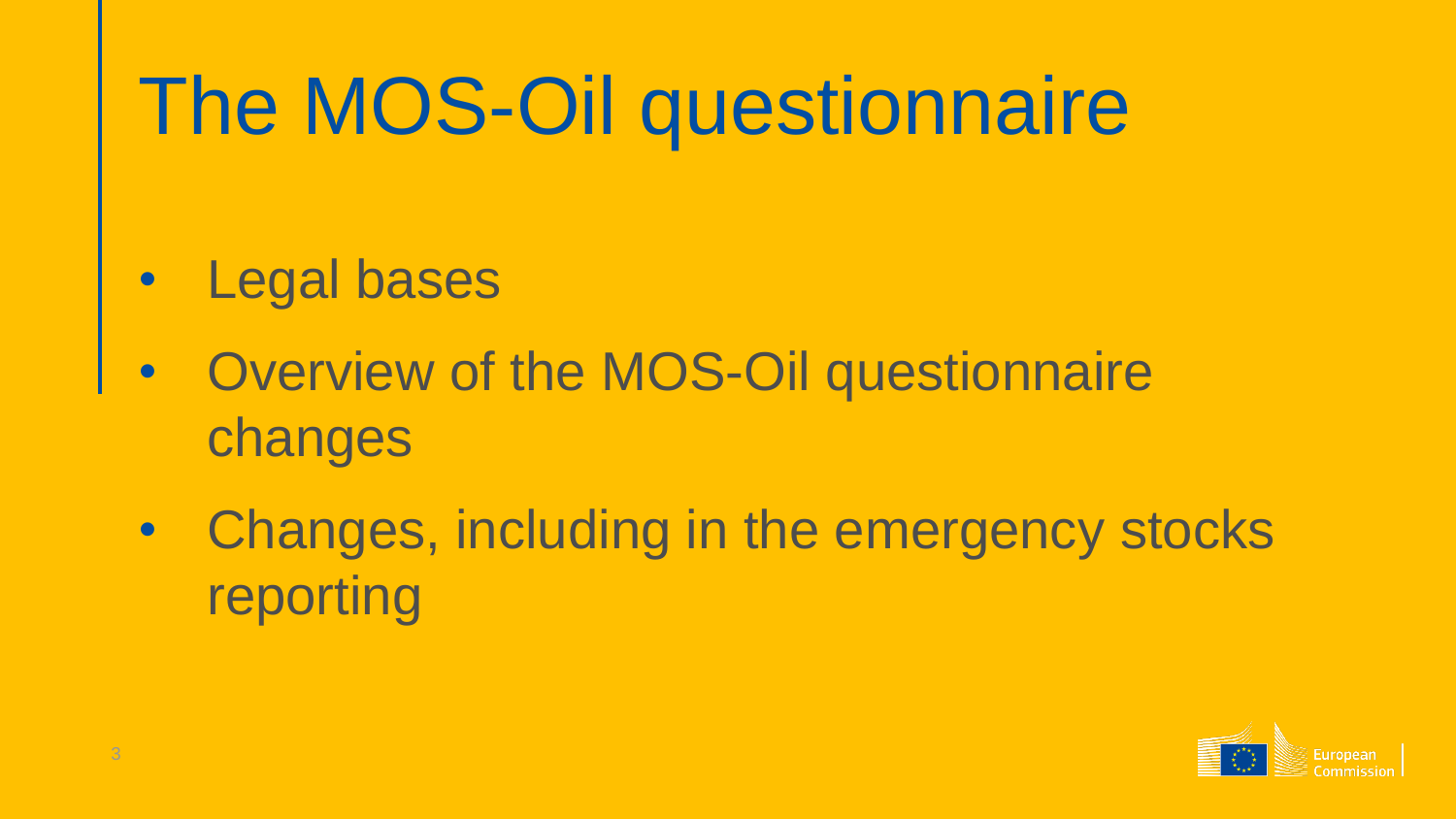### LEGAL BASIS - MOS OIL

#### **Energy Statistics Regulation**

**Regulation (EC) No 1099/2008** of the European Parliament and of the Council of 22 October 2008 on energy statistics (Text with EEA relevance)

+ amendments in 2010, 2013, 2014, 2017 and **2019 (Commission Regulation (EU) 2019/2146** 

ANNEX A: DEFINITION OF OIL. Chapter 3 "PRODUCTS" Sub-Chapter 3.4 "OIL (Crude oil and petroleum products)"

ANNEX C: MONTHLY ENERGY STATISTICS Chapter 3 "OIL AND PETROLEUM PRODUCTS" listing: Applicable energy products, list of aggregates, stock levels, units of measurement and deadline for transmission of data

Latest consolidated version:

https://eur-lex.europa.eu/legal-content/EN/TXT/HTML/?uri=CELEX:02008R1099-20200105&from=EN

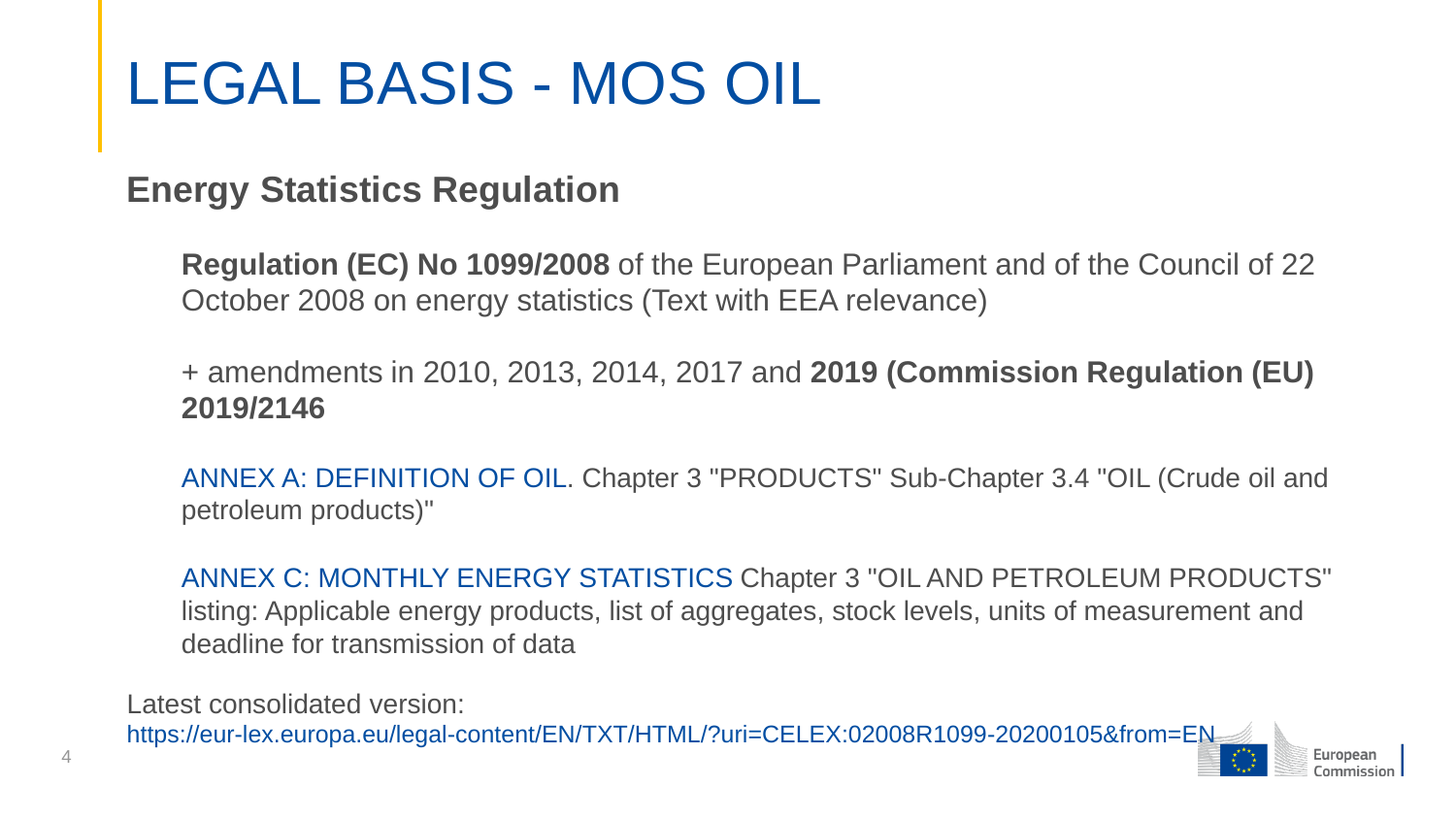### LEGAL BASIS - MOS OIL

#### **Oil Stocks Directive**

**Council Directive 2009/119/EC** of 14 September 2009, imposing an obligation on Member States to maintain minimum stocks of crude oil and/or petroleum products

+ amendment in 2018: **Commission Implementing Directive (EU) 2018/1581**  which modifies Article 3: Emergency stocks — Calculating stockholding obligations

MOS reporting countries: EU Member States, European Economic Area (EEA) countries, EU candidate and potential candidate countries, Energy Community contracting parties (EC CPs).

Latest consolidated version: <https://eur-lex.europa.eu/legal-content/EN/TXT/?uri=CELEX:02009L0119-20200101>

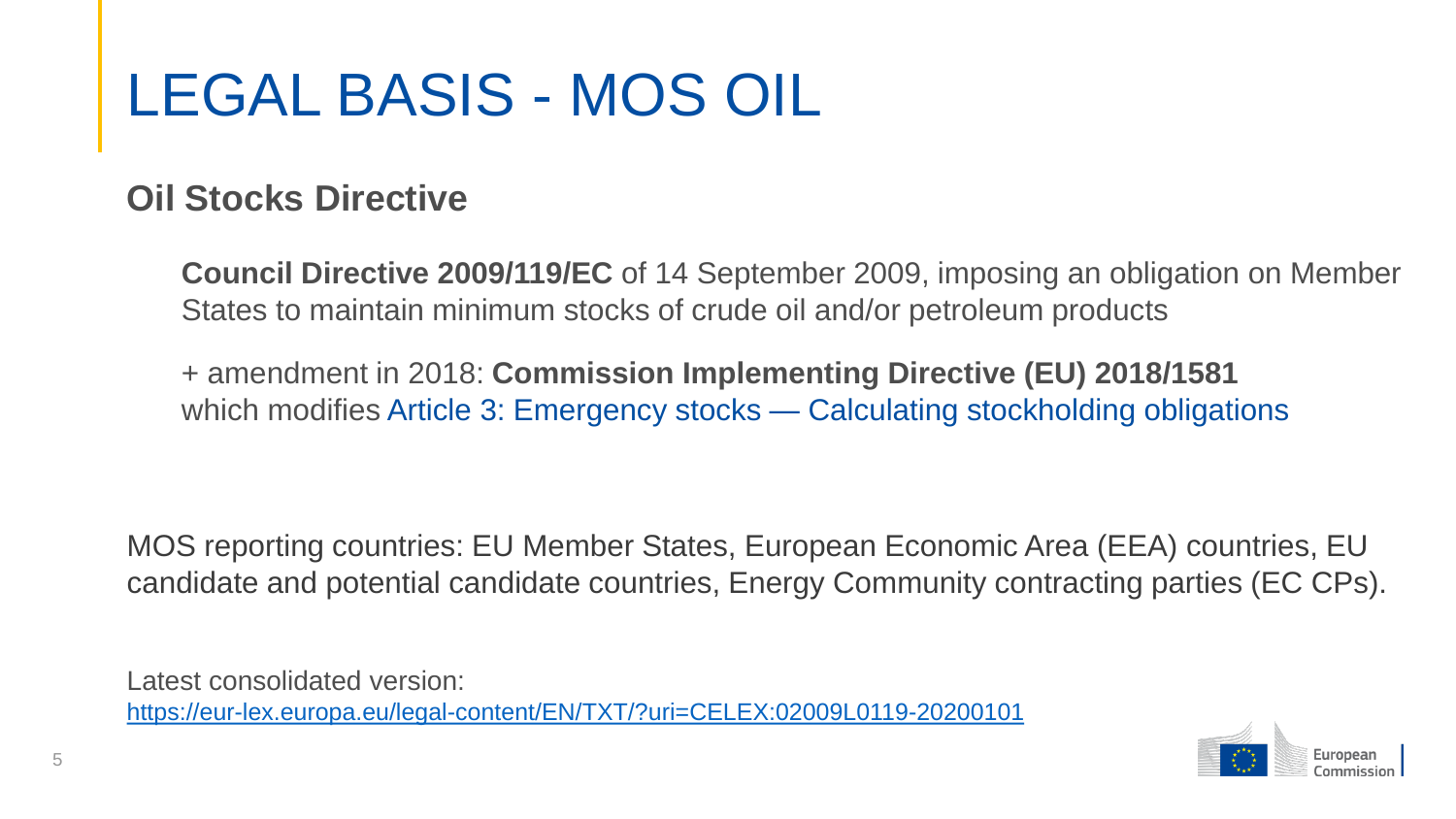### LEGAL BASIS – MOS OIL

**MOS Oil data is used for compliance monitoring by the European Commission:**

- DG ESTAT: compliance with the Energy Statistics Regulation as regards **monthly oil statistics** 
	- Compliance monitoring issues presented and discussed in the ENERGY STATISTICS WORKING GROUP
- DG Energy: compliance with the Oil Stocks Directive as regards the **emergency oil stockholding obligations**
	- Compliance monitoring issues presented and discussed in the OIL COORDINATION **GROUP**

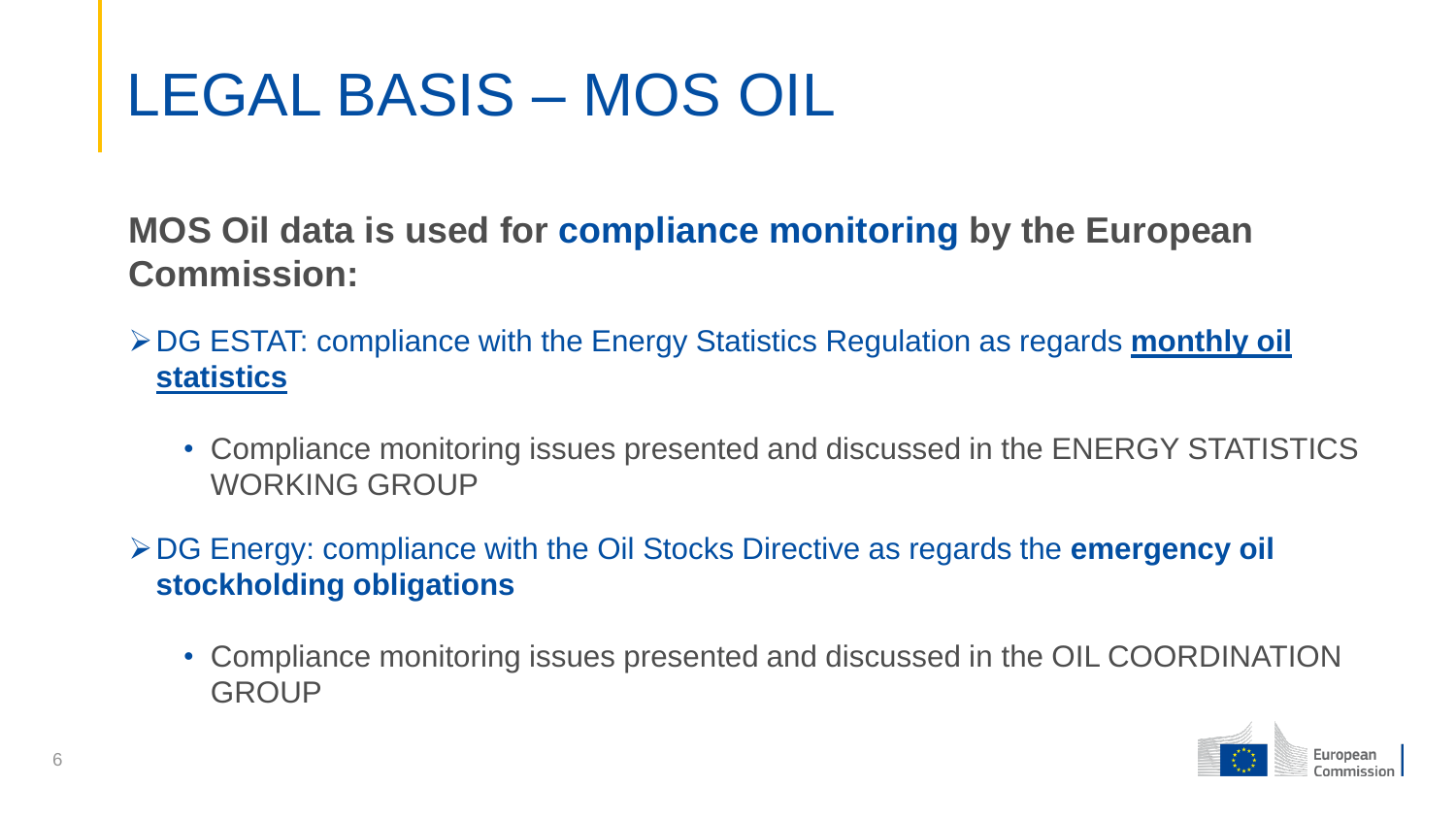#### IMPORTANT: MOS oil data collection is fundamental for meeting the reporting obligations described in both the Regulation and the Directive.

| <b>MONTHLY OIL QUESTIONNAIRE</b>                                                         |                         |             |               |             |                                                                                                                                         |                                                    |                                                                                                                                                  |                               |                                                              |                                                       |                 |                                                                                        |                           |                             |                              |                             |                                    |                                       |               |                                                                                        |                 |                                                                                                        |
|------------------------------------------------------------------------------------------|-------------------------|-------------|---------------|-------------|-----------------------------------------------------------------------------------------------------------------------------------------|----------------------------------------------------|--------------------------------------------------------------------------------------------------------------------------------------------------|-------------------------------|--------------------------------------------------------------|-------------------------------------------------------|-----------------|----------------------------------------------------------------------------------------|---------------------------|-----------------------------|------------------------------|-----------------------------|------------------------------------|---------------------------------------|---------------|----------------------------------------------------------------------------------------|-----------------|--------------------------------------------------------------------------------------------------------|
| Country                                                                                  | <i>(select country)</i> |             |               |             | <b>MONTHLY OIL QUESTIONNAIRE</b><br>(select country)                                                                                    |                                                    |                                                                                                                                                  |                               |                                                              |                                                       |                 |                                                                                        |                           |                             |                              |                             |                                    |                                       |               |                                                                                        |                 | TABLE 5b AND TABLE 5c ARE TO BE COMPLETED ONLY BY THE EUROPEAN UNION MEMBER STATES AND ENERGY COMMUNIT |
| Month of data                                                                            | August                  | 2020        |               |             | August 2020<br>Table 5b: EUROPEAN UNION EMERGENCY STOCK LEVELS under Directive 2009/119/E                                               |                                                    |                                                                                                                                                  |                               |                                                              |                                                       |                 | All opening stock levels should be equal to closing stock levels of the previous montl |                           |                             |                              |                             |                                    |                                       |               |                                                                                        |                 |                                                                                                        |
| Status of data (final/provisional)                                                       | Final                   |             |               |             |                                                                                                                                         |                                                    | Natural<br>Crude<br>gas                                                                                                                          | Refinery                      | Additives /<br>eedstook oxygenate CF which                   | <b>Total</b><br>Other<br>hydro-<br>carbons<br>[A to F | Ethane          | LPG<br>Nophtho                                                                         | atal moto                 |                             | Aviation<br>gasoline<br>Non- | Gasoline                    | kerosene                           | Bio jet<br>Non-bio jet                | Other         |                                                                                        |                 |                                                                                                        |
| Prepared by                                                                              |                         |             |               |             |                                                                                                                                         |                                                    | liquids<br>$\overline{B}$<br><b>CONTRACTOR</b>                                                                                                   | $\mathbf{s}$<br>$\mathcal{L}$ | Biolueis<br>$\sim$ $\sim$<br>$\overline{D}$<br>$\mathcal{L}$ | $ $ excl. $E$<br>$\epsilon$                           | H<br>$\sqrt{G}$ | <b>Allen</b><br>$\overline{J}$                                                         | gasoline<br>$\mathcal{K}$ | Biogazolino<br>$\mathbb{Z}$ | biogasolin<br>$A\theta$<br>N | type<br>jet fuel<br>$\circ$ | type<br>iet fuel<br>$\overline{P}$ | kerosene<br>kerosene<br>$\alpha$<br>R | kerosene<br>S | Heating and gas/diesel<br>Road diesel  <br>other gas oil<br>$\tau$<br>$\overline{\nu}$ | - P. C.         | Biodicsels gos/dicsel<br>and the state<br>$\mathcal{X}$                                                |
| Date of transmission                                                                     |                         |             |               |             | (EU-a) Emergency stocks (Total)<br>on national territory                                                                                | Opening<br>Closing                                 | 0.000<br>0.000<br>0.000<br>0.000                                                                                                                 | 0.000<br>0.000                | 0.000<br>0.000                                               | 0.000<br>0.000<br>0.000                               | 0.000<br>0.000  | 0.000<br>0.000                                                                         | 0.000<br>0.000<br>0.000   | 0.000<br>0.000              | 0.000<br>0.000<br>0.000      | 0.000<br>0.000              | 0.000                              | 0.000<br>0.000                        | 0.000         | 0.000<br>0.000                                                                         | 0.000           | 0.000<br>0.000                                                                                         |
|                                                                                          |                         |             |               |             | EU-b) Stocks held for other EU<br>Member States under official agreement                                                                | Opening S<br>losing<br>$\vert$ 4                   | 0.0001                                                                                                                                           | a noo L<br>n nool             | 0.000                                                        |                                                       |                 | 0.0001                                                                                 | 0.000                     | 0.0001                      | n oool                       | 0.0001                      | 0.0001                             | 0.0001<br>0.0001                      |               | 0.0001                                                                                 | 0.0001          | 0.000                                                                                                  |
|                                                                                          |                         |             |               |             | (EU-c) Stocks with knowr<br>oreign EU destination                                                                                       | Opening                                            | 0.000                                                                                                                                            | 0.000                         |                                                              |                                                       |                 | 0.000                                                                                  | 0.000                     | 0.000                       |                              | 0.000                       | 0.000                              | 0.000<br>0.000                        |               | 0.000<br>0.000                                                                         | 0.000           | 0.000                                                                                                  |
| Table 1: SUPPLY OF CRUDE OIL. NGL. REFINERY FEEDSTOCKS. ADDITIVES AND OTHER HYDROCARBONS |                         |             |               |             | (EU-g) Stocks held by government<br>on national territory.                                                                              | Closing<br>Opening                                 |                                                                                                                                                  |                               |                                                              |                                                       |                 |                                                                                        |                           |                             | 0.000                        |                             |                                    |                                       |               |                                                                                        |                 |                                                                                                        |
|                                                                                          |                         |             |               |             | (EU-h) Stocks held by the Central Stockholding<br>Entity (CSE) on national territory                                                    | $\text{Closing}$ $\delta$<br>اقا<br><b>Opening</b> |                                                                                                                                                  |                               |                                                              |                                                       | 0.00            |                                                                                        |                           |                             |                              |                             |                                    |                                       |               |                                                                                        |                 |                                                                                                        |
|                                                                                          |                         |             |               |             | (EU-ie) Stocks held by Economic Operator:<br>on notional territory                                                                      | looing   10<br>Opening //                          |                                                                                                                                                  |                               |                                                              |                                                       |                 |                                                                                        |                           |                             |                              |                             |                                    |                                       |               |                                                                                        |                 |                                                                                                        |
|                                                                                          |                         |             |               |             | (U-j) Stocks held abroad in other EU.                                                                                                   | 10<br>losing<br>Opening                            | $\mathbf{z}$                                                                                                                                     |                               |                                                              |                                                       |                 |                                                                                        |                           |                             |                              |                             |                                    |                                       |               |                                                                                        |                 |                                                                                                        |
|                                                                                          | Crude oil               | Natural gas | Refinery      | Additives   | flember States under offical agreement<br>EU-k) Stocks held abroad in EU, designated                                                    | paisol<br>$\frac{1}{\pi}$<br>Dpening               | 0.0001<br>114                                                                                                                                    |                               |                                                              |                                                       |                 |                                                                                        |                           |                             |                              |                             |                                    |                                       |               |                                                                                        |                 |                                                                                                        |
|                                                                                          |                         | liquids     | feedstocks    | oxygenates  | finitely for import into your country<br>EU-1) Total Emergency Stocks held by the MS<br>in accordance with the EU Directive 2006/113/EC | <b>Dation</b><br><b>Dening</b>                     | $\overline{\phantom{a}}$<br>0.0001<br>0.0001<br>0.0001<br>0.000                                                                                  | 0.0001<br>n nnn l             | 0.000                                                        | 0.000<br>0.000<br>n nnn                               | 0.000<br>0.000  | 0.0001<br>0.0001                                                                       | 0,000<br>0.000            | 0.000<br>0.000              | 0.0001<br>0.000              | 0.0001<br>0.000             | 0.0001<br>0.000                    | 0.0001<br>0.0001<br>0.0001<br>0.000   |               | n nool<br>0.0001<br>0.000<br>0.000                                                     | 0.0001<br>0.000 | 0.000<br>0.0001                                                                                        |
|                                                                                          |                         | B           | $\mathcal{C}$ | D           |                                                                                                                                         |                                                    |                                                                                                                                                  |                               |                                                              |                                                       |                 |                                                                                        |                           |                             |                              |                             |                                    |                                       |               |                                                                                        |                 |                                                                                                        |
| + Indigenous production                                                                  |                         |             |               |             | Sum of monthly figures for<br>Refinery gross outp                                                                                       | 2019                                               |                                                                                                                                                  |                               |                                                              |                                                       |                 |                                                                                        |                           |                             |                              |                             |                                    |                                       |               |                                                                                        |                 |                                                                                                        |
| + Receipts from other sources<br>$\overline{2}$                                          |                         |             |               |             | lefinery fuel<br>mports (Balance)                                                                                                       |                                                    | 2t                                                                                                                                               |                               |                                                              |                                                       |                 |                                                                                        |                           |                             |                              |                             |                                    |                                       |               |                                                                                        |                 |                                                                                                        |
| + Backflows <sup>1</sup><br>$\mathcal{R}$                                                |                         |             |               |             | Exports (Balance)<br>Refinery intake (Calculated)                                                                                       |                                                    | 2s                                                                                                                                               |                               |                                                              |                                                       |                 |                                                                                        |                           |                             |                              |                             |                                    |                                       |               |                                                                                        |                 |                                                                                                        |
| + Products transferred <sup>2</sup>                                                      |                         |             |               |             | International marine bunker<br>Gross inland deliveries (Observed)                                                                       |                                                    | -24                                                                                                                                              |                               |                                                              |                                                       |                 |                                                                                        |                           |                             |                              |                             |                                    |                                       |               |                                                                                        |                 |                                                                                                        |
| ⊦ Imports (Balance) <sup>3</sup><br>$5^{\circ}$                                          |                         |             |               |             | All stocks<br>on national territory                                                                                                     | Opening JAN 36<br>Closing DEC 27                   |                                                                                                                                                  |                               |                                                              |                                                       |                 |                                                                                        |                           |                             |                              |                             |                                    |                                       |               |                                                                                        |                 |                                                                                                        |
| Exports (Balance) <sup>4</sup><br>6                                                      |                         |             |               |             | Backflows to refineri                                                                                                                   |                                                    |                                                                                                                                                  |                               |                                                              |                                                       |                 |                                                                                        |                           |                             |                              |                             |                                    |                                       |               |                                                                                        |                 |                                                                                                        |
| Direct use <sup>5</sup>                                                                  |                         |             |               |             |                                                                                                                                         |                                                    |                                                                                                                                                  |                               |                                                              |                                                       |                 |                                                                                        |                           |                             |                              |                             |                                    |                                       |               |                                                                                        |                 |                                                                                                        |
| Stock changes <sup>6</sup>                                                               |                         |             |               |             | Method used for calculating the deduction for naphtha yield<br>finimum stock level calculated based on:                                 |                                                    | 39 4% default value for naphtha gield<br>50 Inland Consumption                                                                                   |                               |                                                              | NOTE: This variable is valid from January 2020        |                 |                                                                                        |                           |                             |                              |                             |                                    |                                       |               |                                                                                        |                 |                                                                                                        |
| Refinery intake (Calculated)<br>$\mathbf{g}$                                             | 0.000                   | 0.000       | 0.000         | 0.000       | linimum stock level for compliance<br>laily Net Imports for compliance                                                                  |                                                    | $\mathcal{M}$<br>0.000<br> se                                                                                                                    |                               |                                                              |                                                       |                 |                                                                                        |                           |                             |                              |                             |                                    |                                       |               |                                                                                        |                 |                                                                                                        |
| 10 <sup>10</sup><br>Statistical difference                                               | 0.000                   | 0.000       | 0.000         | 0.000       | Daily Inland Consumption for compliance<br>Method used for calculating the emergency stocks                                             |                                                    | ss <br>0.000<br>Annex III (b)<br>$\sim$                                                                                                          |                               |                                                              |                                                       |                 |                                                                                        |                           |                             |                              |                             |                                    |                                       |               |                                                                                        |                 |                                                                                                        |
| <b>Refinery intake (Observed)</b><br>11                                                  |                         |             |               |             | Emergency Stocks held by the MS<br>in accordance with the EU Directive (in Days Equivalent)                                             |                                                    | 0.000                                                                                                                                            |                               |                                                              |                                                       |                 |                                                                                        |                           |                             |                              |                             |                                    |                                       |               |                                                                                        |                 |                                                                                                        |
| Refinery losses 12<br>Memo Item:                                                         |                         |             |               |             |                                                                                                                                         |                                                    | Summary   Table 1   Table 2   Table 3   Table 4   Table 5   Table 5b_5c   Table 6   Table 6b   Table 7   Table 8   Table 8b   Table 8c   Table 9 |                               |                                                              |                                                       |                 |                                                                                        |                           |                             |                              |                             |                                    |                                       |               |                                                                                        |                 |                                                                                                        |
|                                                                                          |                         |             |               |             |                                                                                                                                         |                                                    |                                                                                                                                                  |                               |                                                              |                                                       |                 |                                                                                        |                           |                             |                              |                             |                                    |                                       |               |                                                                                        |                 |                                                                                                        |
|                                                                                          |                         |             |               |             |                                                                                                                                         |                                                    |                                                                                                                                                  |                               |                                                              |                                                       |                 |                                                                                        |                           |                             |                              |                             |                                    |                                       |               |                                                                                        |                 |                                                                                                        |
|                                                                                          |                         |             |               |             |                                                                                                                                         |                                                    |                                                                                                                                                  |                               |                                                              |                                                       |                 |                                                                                        |                           |                             |                              |                             |                                    |                                       |               |                                                                                        |                 |                                                                                                        |
| Summary   Table 1   Table 2   Table 3   Table 4   Table 5                                |                         |             |               | Table 5b_5c | Table 6<br>$\parallel$ Table 6b                                                                                                         | Table 7                                            | Table 8                                                                                                                                          |                               |                                                              |                                                       |                 |                                                                                        |                           |                             |                              |                             |                                    |                                       |               |                                                                                        |                 |                                                                                                        |
|                                                                                          |                         |             |               |             |                                                                                                                                         |                                                    |                                                                                                                                                  |                               |                                                              |                                                       |                 |                                                                                        |                           |                             |                              |                             |                                    |                                       |               |                                                                                        |                 |                                                                                                        |

European Commission

MOS oil - Current Version: 2020.1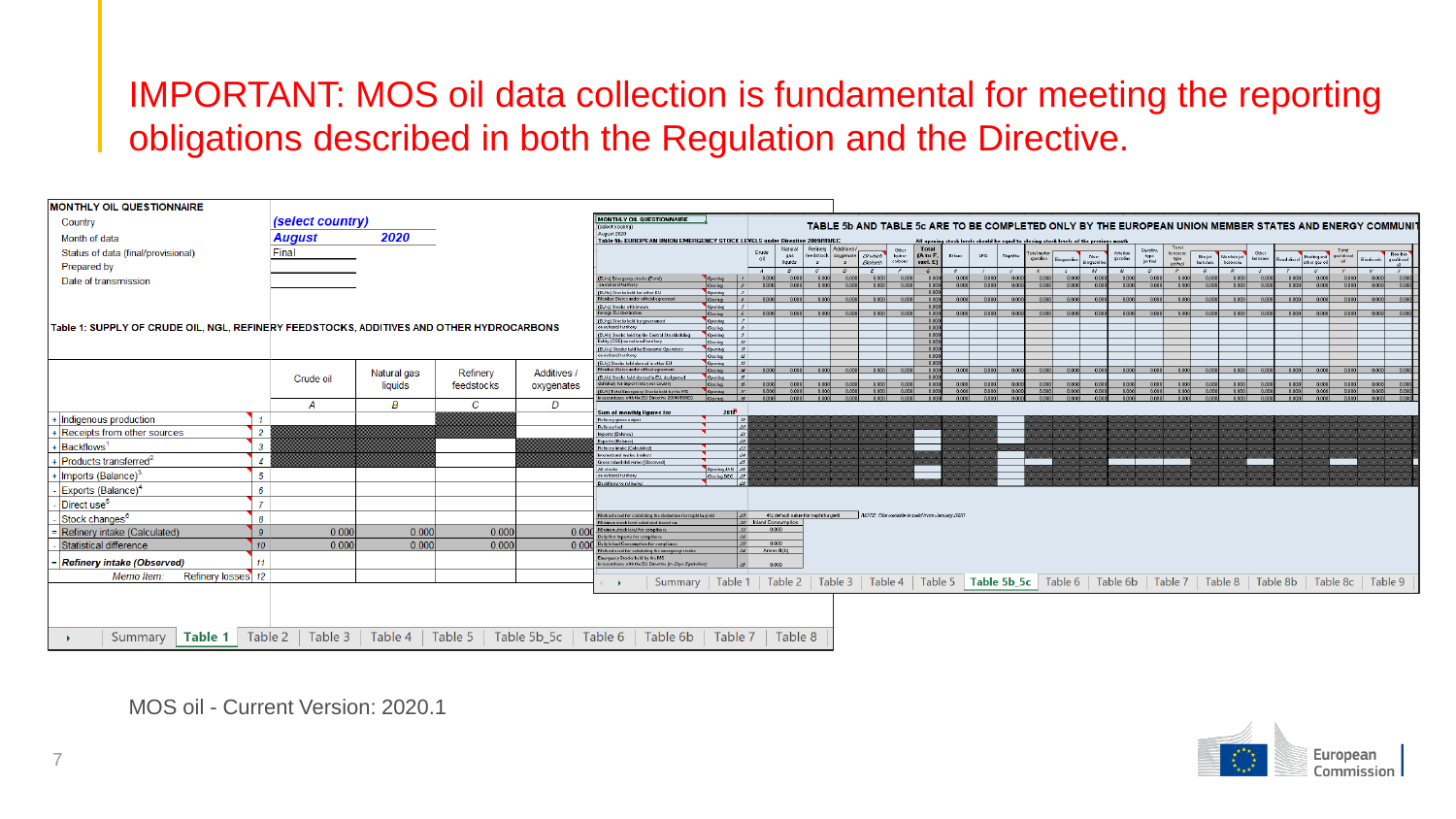## OVERVIEW OF CHAGES IN THE MOS OIL

Update needed for various reasons:

- 1. Withdrawal of the UK from the EU (BREXIT)
- 2. Amendment to the Oil Stocks Directive
- 3. Legal interpretation developments (EC CPs)
- 4. Consistency with the annual questionnaire
- 5. Modifications of the validation procedures and tools (SDMX)
- 6. Next update: Technical upgrade

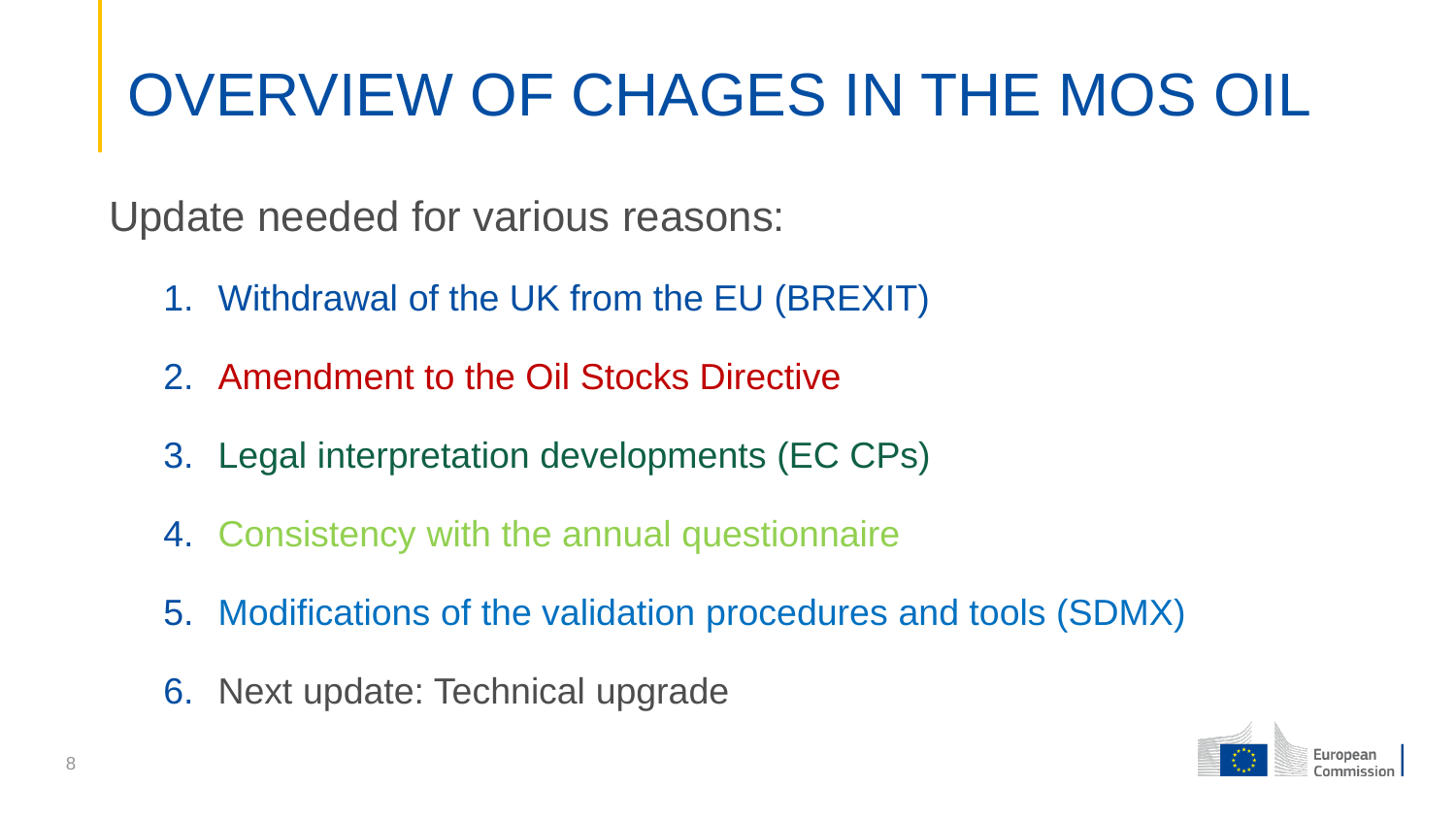

- 1. Withdrawal of the UK from the EU ('BREXIT'):
	- Stocks held by other EU Member States in the UK are not counted towards the stockholding obligation
	- Adaptation of the formula for calculating the stocks held in the other EU MS in line 62 of tables 6, 6b, 7, 8, 8b, 8c and 9 depending on the reported period (reference month) selected

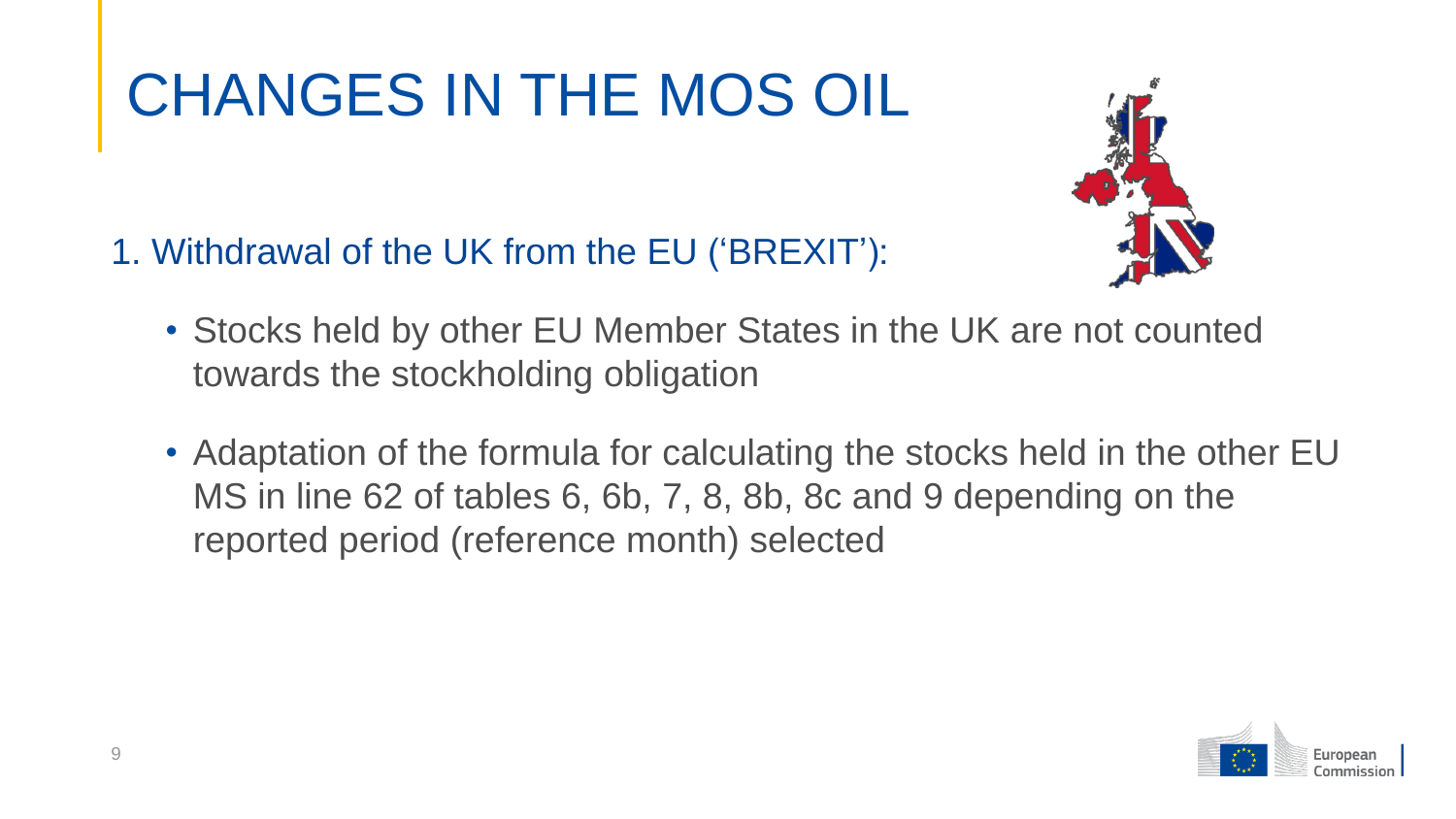#### 2. Amendment to the Oil Stocks Directive

**Commission Implementing Directive (EU) 2018/1581** of 19 October 2018 amending Council Directive 2009/119/EC as regards the methods for calculating stockholding obligations

- Changes apply starting with reference month January 2020
- The threshold of 7 % was removed and reporting countries may choose between the three following options for deducing the naphtha yield:
	- $-4\%$
	- − the average naphtha yield
	- − the net actual naphtha consumption
- The starting date for calculating the yearly stockholding obligation was moved to 30th **June**

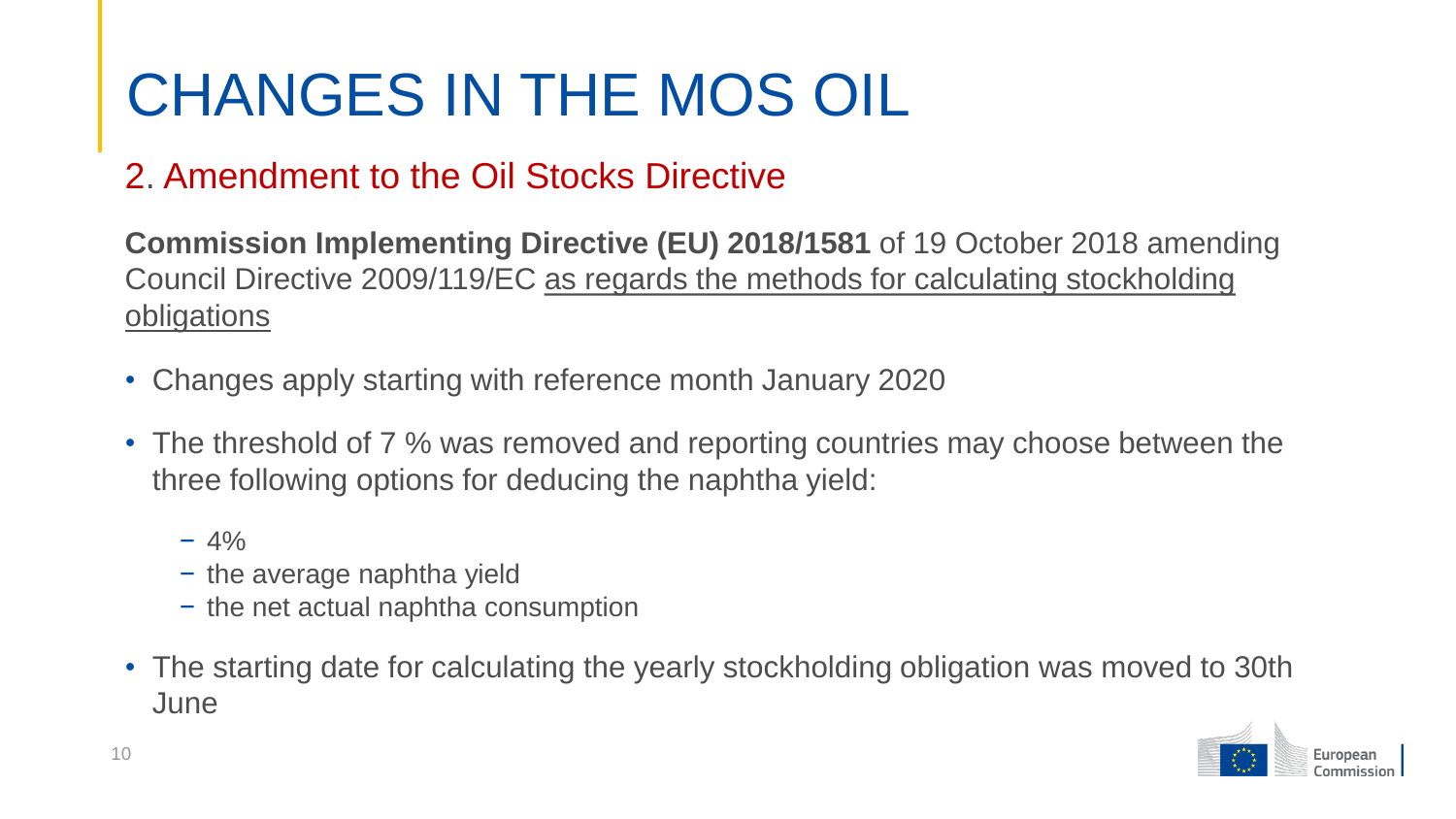- Possibility to select the method for the naphtha yield, starting with reference month January 2020.
	- Conditional formula that takes into account the reported period selected (reference month)
	- Two sheets displaying the calculation of the stockholding obligation and calculation of the actual stocks counted towards this obligation:
		- Sheet 'Days Equivalent Calculation', which applies if the selected year is 2019 or before
		- Sheet 'New Days Equivalent Calculation', which applies if the selected year is 2020 or after (includes a modified table allowing to select the method to determine the naphtha yield).

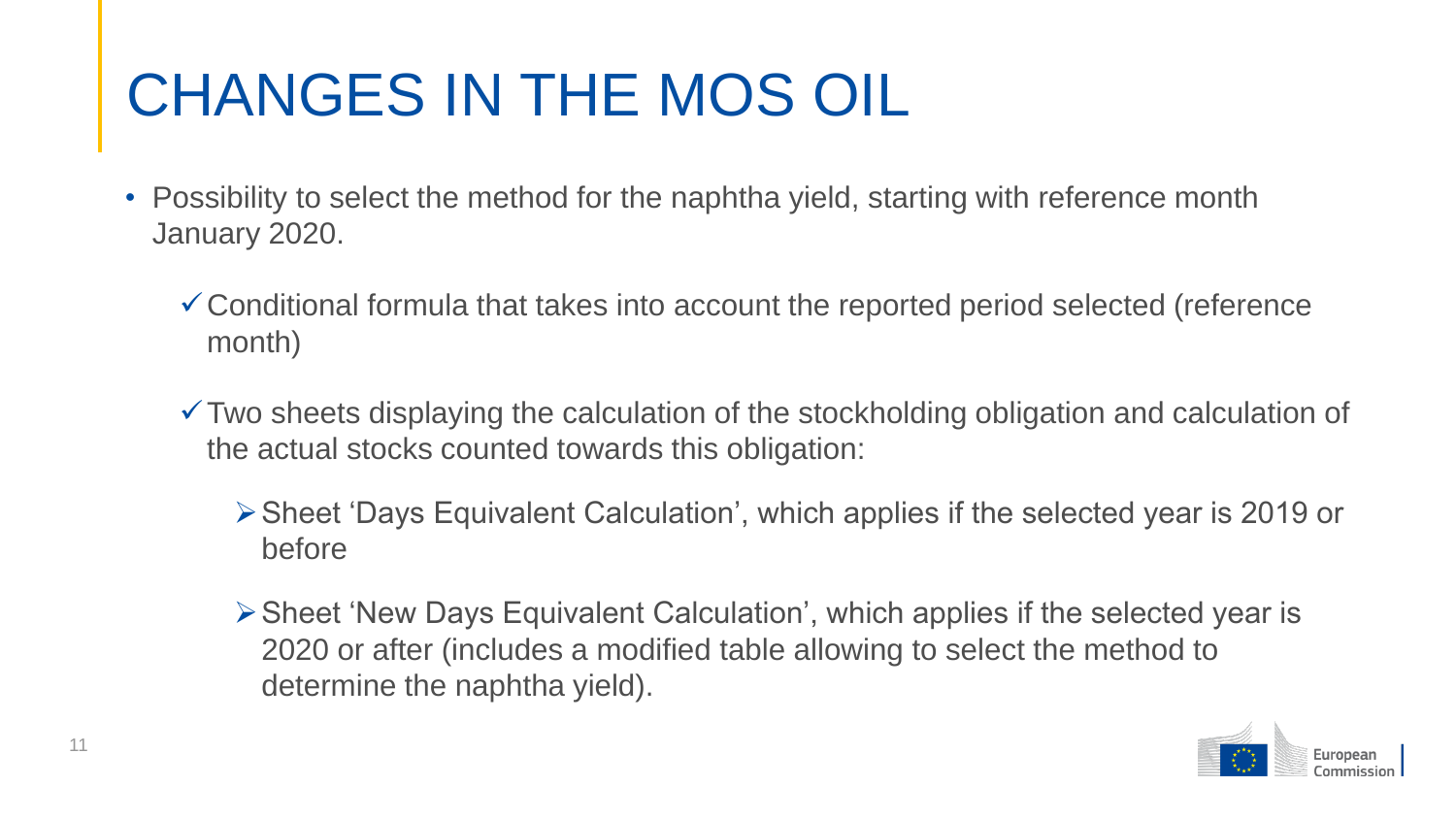3. EC CPs are in the list of countries who's stocks held in other EC CPs and in the EU are counted toward their stock holding obligations.

| <b>MONTHLY OIL QUESTIONNAIRE</b><br>Moldova<br><b>June 2020</b><br>Table 8: CLOSING STOCKS HELD ABROAD UNDER OFFICIAL AGREEMENT, BY LOCATION |    |              |                           |                        |                           |                             |                            |                                      |
|----------------------------------------------------------------------------------------------------------------------------------------------|----|--------------|---------------------------|------------------------|---------------------------|-----------------------------|----------------------------|--------------------------------------|
|                                                                                                                                              |    | Crude<br>oil | Natural<br>gas<br>liquids | Refinery<br>feedstocks | Additives /<br>oxygenates | Of which<br><b>Biofuels</b> | Other<br>hydro-<br>carbons | <b>Total</b><br>(A to F,<br>excl. E) |
|                                                                                                                                              |    | A            | B                         | $\mathbf C$            | $\overline{D}$            | E                           | F                          | G                                    |
| Croatia                                                                                                                                      | 13 |              |                           |                        |                           |                             |                            | 0.000                                |
| <b>Cyprus</b>                                                                                                                                | 14 |              |                           |                        |                           |                             |                            | 0.000                                |
| <b>Czech Republic</b>                                                                                                                        | 15 |              |                           |                        |                           |                             |                            | 0.000                                |
| <b>Denmark</b>                                                                                                                               | 16 |              |                           |                        |                           |                             |                            | 0.000                                |
| Estonia                                                                                                                                      | 17 |              |                           |                        |                           |                             |                            | 0.000                                |
| Finland                                                                                                                                      | 18 |              |                           |                        |                           |                             |                            | 0.000                                |
| France                                                                                                                                       | 19 |              |                           |                        |                           |                             |                            | 0.000                                |
| Georgia                                                                                                                                      | 20 | 100.000      |                           |                        |                           |                             |                            | 100.000                              |
| Germany                                                                                                                                      | 21 |              |                           |                        |                           |                             |                            | 0.000                                |
| Greece                                                                                                                                       | 22 |              |                           |                        |                           |                             |                            | 0.000                                |
| Hungary                                                                                                                                      | 23 |              |                           |                        |                           |                             |                            | 0.000                                |
| Iceland                                                                                                                                      | 24 |              |                           |                        |                           |                             |                            | 0.000                                |
| Ireland                                                                                                                                      | 25 |              |                           |                        |                           |                             |                            | 0.000                                |
| <b>Israel</b>                                                                                                                                | 26 |              |                           |                        |                           |                             |                            | 0.000                                |
| <b>Italy</b>                                                                                                                                 | 27 | 100.000      |                           |                        |                           |                             |                            | 100.000                              |
| Japan                                                                                                                                        | 28 |              |                           |                        |                           |                             |                            | 0.000                                |

Fictitious data used as example!

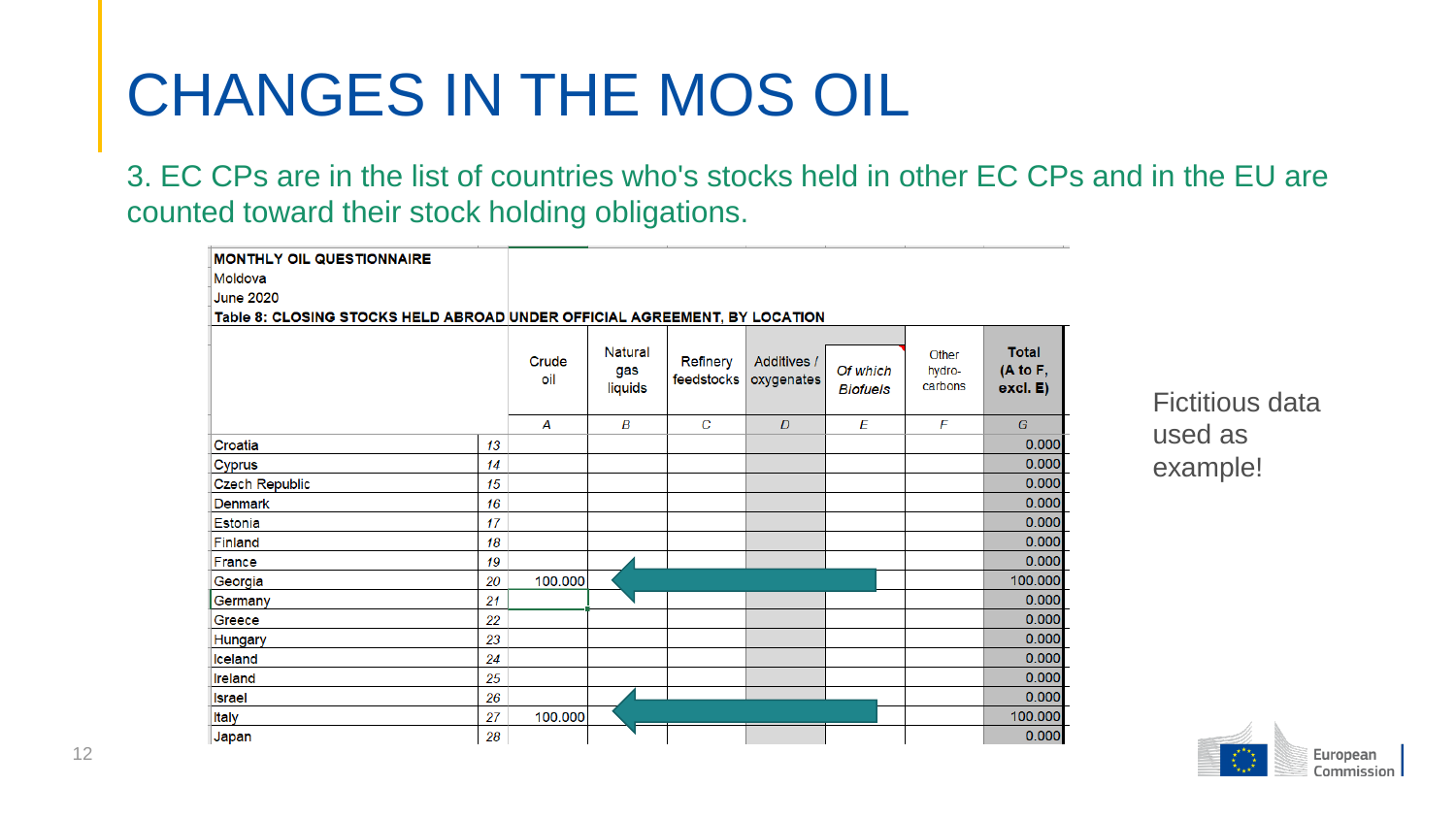| <b>MONTHLY OIL QUESTIONNAIRE</b>                                            |                |                  |                |                |                        |                                  |                             |                   |                                 |  |  |
|-----------------------------------------------------------------------------|----------------|------------------|----------------|----------------|------------------------|----------------------------------|-----------------------------|-------------------|---------------------------------|--|--|
| Moldova                                                                     |                |                  |                |                |                        |                                  |                             |                   | <b>TABLE 5b AND TABLE 5c AR</b> |  |  |
| <b>June 2020</b>                                                            |                |                  |                |                |                        |                                  |                             |                   |                                 |  |  |
| Table 5b: EUROPEAN UNION EMERGENCY STOCK LEVELS under Directive 2009/119/EC | All opening st |                  |                |                |                        |                                  |                             |                   |                                 |  |  |
|                                                                             |                | <b>Natural</b>   |                |                |                        | Other                            | <b>Total</b>                |                   |                                 |  |  |
|                                                                             |                |                  | Crude<br>oil   | gas<br>liquids | Refinery<br>feedstocks | <b>Additives /</b><br>oxygenates | Of which<br><b>Biofuels</b> | hydro-<br>carbons | (A to F,<br>excl. E)            |  |  |
|                                                                             |                |                  | $\overline{A}$ | B              | $\overline{C}$         | D                                | E                           | F                 | G                               |  |  |
| (EU-a) Emergency stocks (Total)                                             | Opening        | 1                | 0.000          | 0.000          | 0.000                  | 0.000                            | 0.000                       | 0.000             | 0.000                           |  |  |
| on national territory                                                       | Closing        | 2                | 0.000          | 0.000          | 0.000                  | 0.000                            | 0.000                       | 0.000             | 0.000                           |  |  |
| (EU-b) Stocks held for other EU                                             | Opening        | 3                |                |                |                        |                                  |                             |                   | 0.000                           |  |  |
| Member States under official agreement                                      | <b>Closing</b> | $\overline{4}$   | 0.000          | 0.000          | 0.000                  | 0.000                            | 0.000                       | 0.000             | 0.000                           |  |  |
| (EU-c) Stocks with known                                                    | Opening        | 5                |                |                |                        |                                  |                             |                   | 0.000                           |  |  |
| foreign EU destination                                                      | Closing        | 6                | 0.000          | 0.000          | 0.000                  | 0.000                            | 0.000                       | 0.000             | 0.000                           |  |  |
| (EU-g) Stocks held by government                                            | Opening        | $\overline{7}$   |                |                |                        |                                  |                             |                   | 0.000                           |  |  |
| on national territory                                                       | Closing        | 8                |                |                |                        |                                  |                             |                   | 0.000                           |  |  |
| (EU-h) Stocks held by the Central Stockholding                              | Opening        | $\boldsymbol{9}$ |                |                |                        |                                  |                             |                   | 0.000                           |  |  |
| Entity (CSE) on national territory                                          | Closing        | 10               |                |                |                        |                                  |                             |                   | 0.000                           |  |  |
| (EU-ie) Stocks held by Economic Operators                                   | Opening        | 11               |                |                |                        |                                  |                             |                   | 0.000                           |  |  |
| on national territory                                                       | Closing        | 12               |                |                |                        |                                  |                             |                   | 0.000                           |  |  |
| (EU-j) Stocks held abroad in other EU                                       | Opening        | 13               |                |                |                        |                                  |                             |                   | 0.000                           |  |  |
| Member States under offical agreement                                       | Closing        | 14               | 200.000        | $000 -$        | 0.000                  | 0.000                            | 0.000                       | 0.000             | 200.000                         |  |  |
|                                                                             |                |                  |                |                |                        |                                  |                             |                   |                                 |  |  |

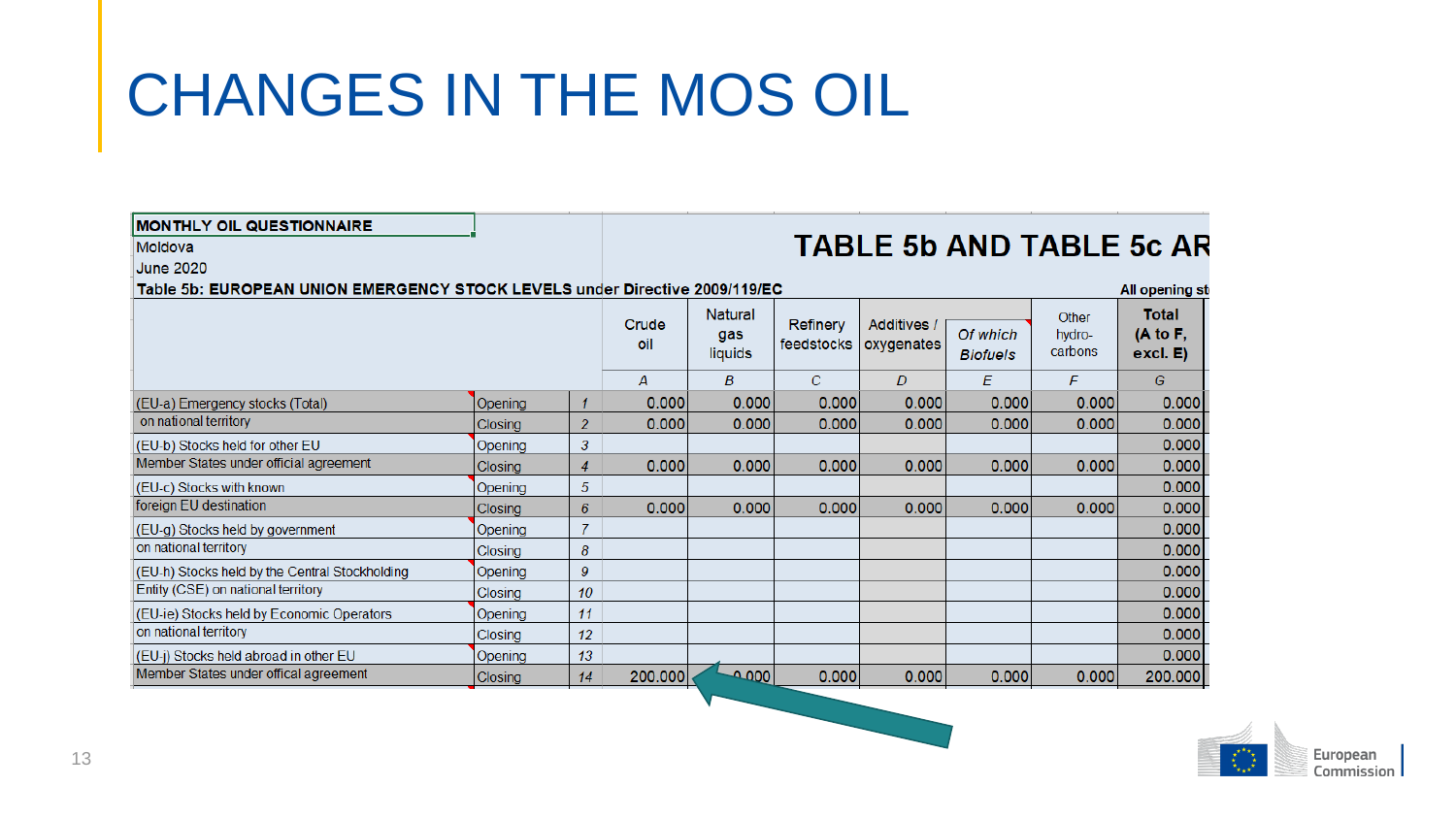4. Imports and Exports countries' lists as in the AOQ

- In both 'Imports by origin' and 'Exports by destination' tables
- 5. SDMX compatible format and related features
	- Integrate MOS Oil into the ESS Shared validation tools
		- $\checkmark$  Requires all countries to use the updated questionnaire
			- The new questionnaire have been used since March 2020; the old is not longer accepted!
		- $\checkmark$  The new IT system implemented by Eurostat (MDT) will not make any difference between the 'provisional' and 'final' status of data

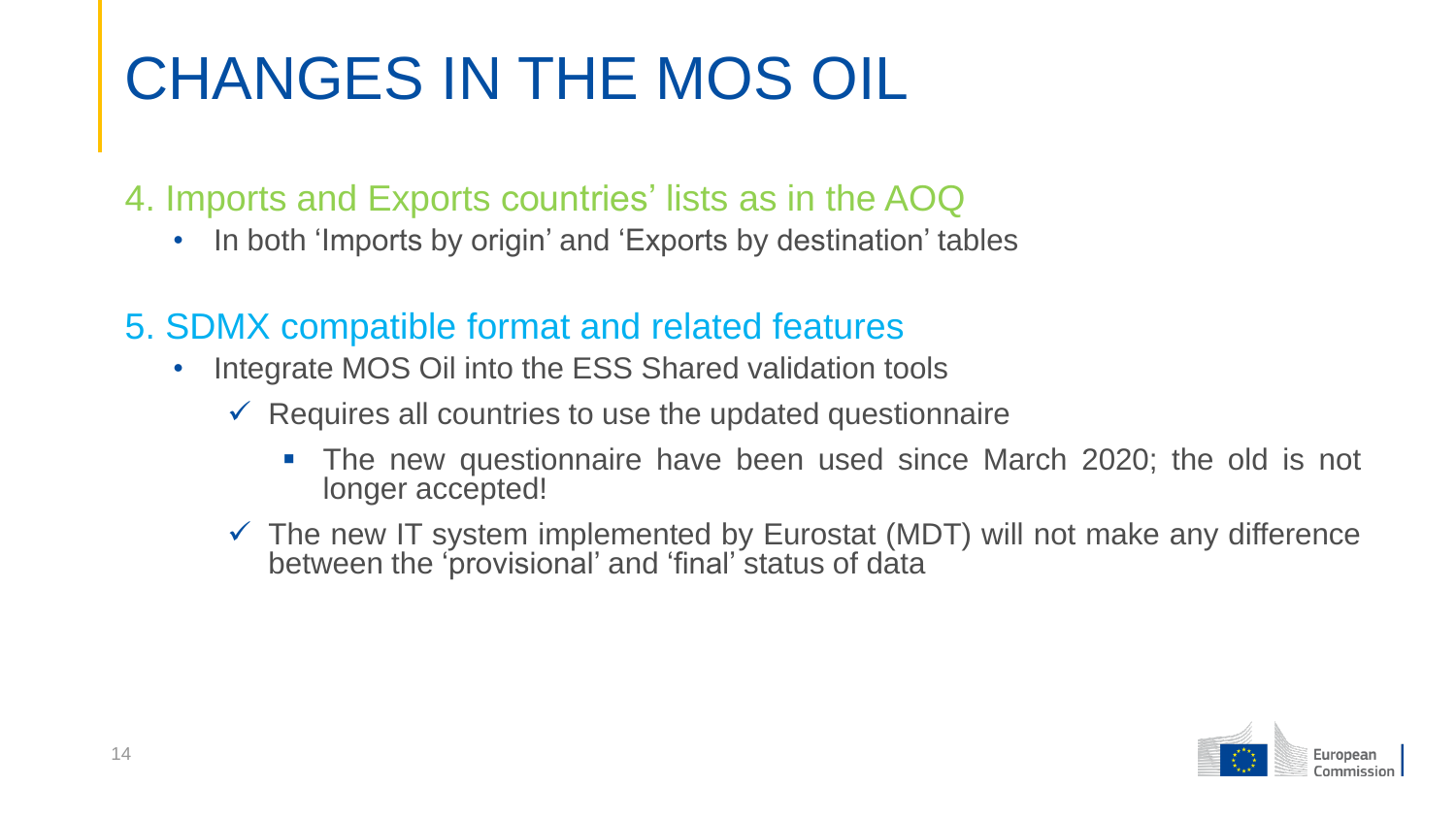6. NEXT UPDATE: Small technical improvements

IMPLEMENTATION:

- $\triangleright$  Eurostat and the IEA are working together to finalize the new questionnaire.
- $\triangleright$  Eurostat will communicate the actual date of release.
- $\triangleright$  After it is released, all reporting countries will have to use exclusively the updated version.

Database: http://ec.europa.eu/eurostat/data/database

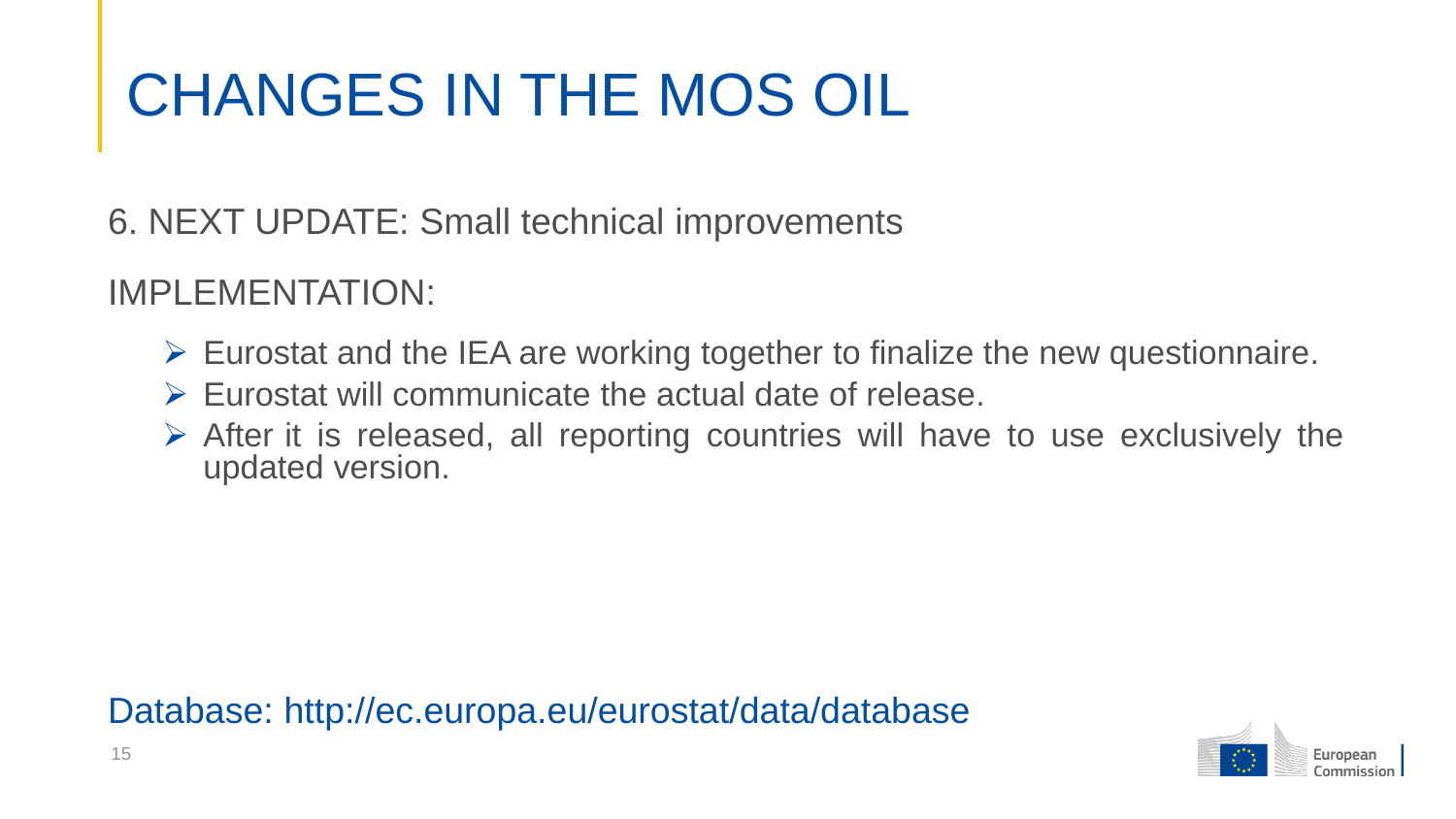# The COIR Questionnaire

- Legal bases
- Crude Oil Import Register (COIR)

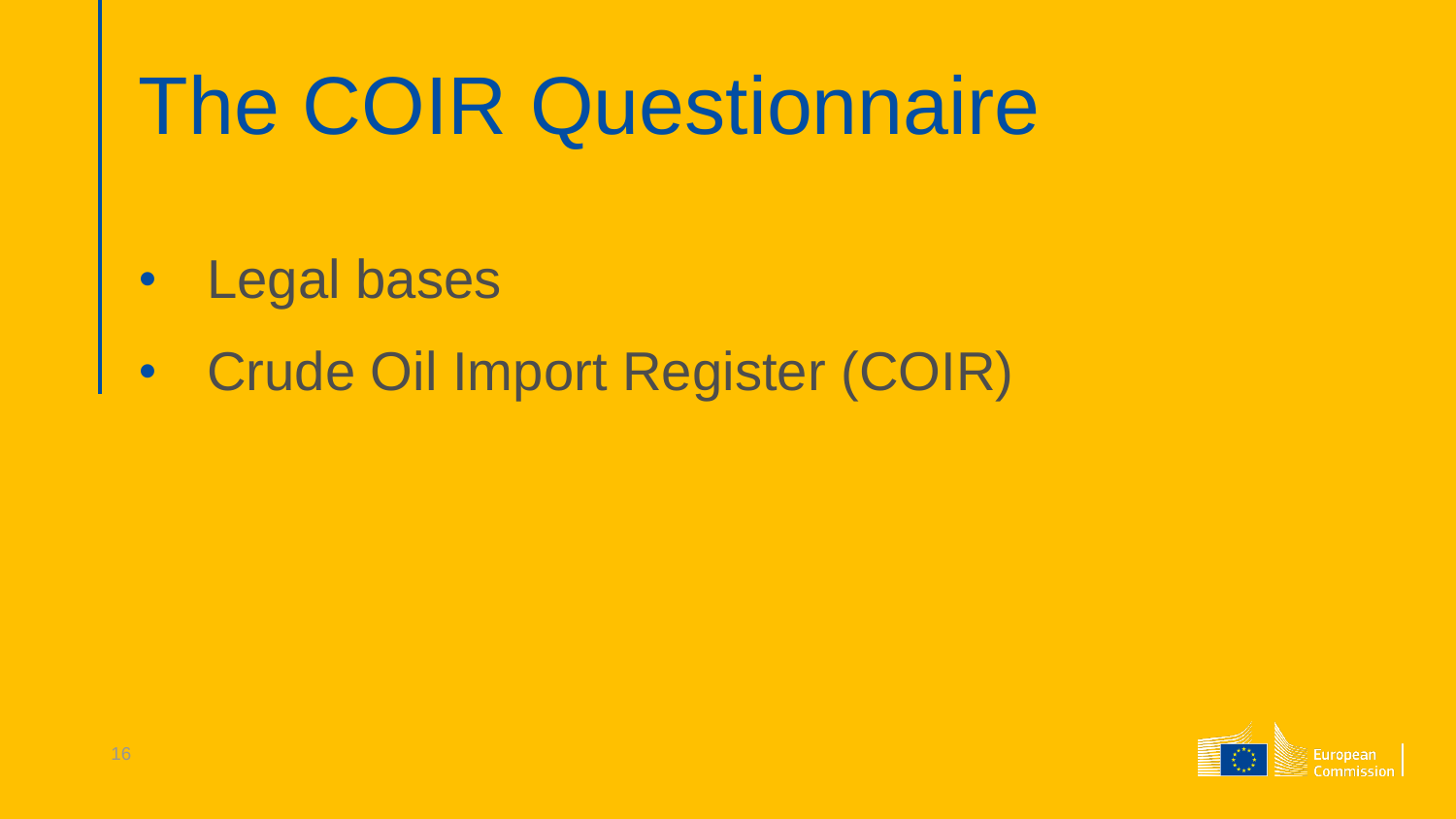## LEGAL BASIS - COIR

#### **Energy Statistics Regulation**

Regulation (EC) No 1099/2008 of the European Parliament and of the Council of 22 October 2008 on energy statistics (Text with EEA relevance)

+ amendments (Last amendment 2019, came into force on 1/1/2020)

ANNEX D: SHORT TERM MONTHLY STATISTICS

PARAGRAPH 2: CRUDE OIL IMPORTS AND SUPPLY

- $\triangleright$  The data transmission deadline: one calendar month following the reported month. (The deadline for transmission of August 2020 data is the end of September 2020)
- Reporting and to be reporting: EU Member States, European Economic Area (EEA) countries, EU candidate and potential candidate countries, and Energy Community contracting parties (EC CPs).

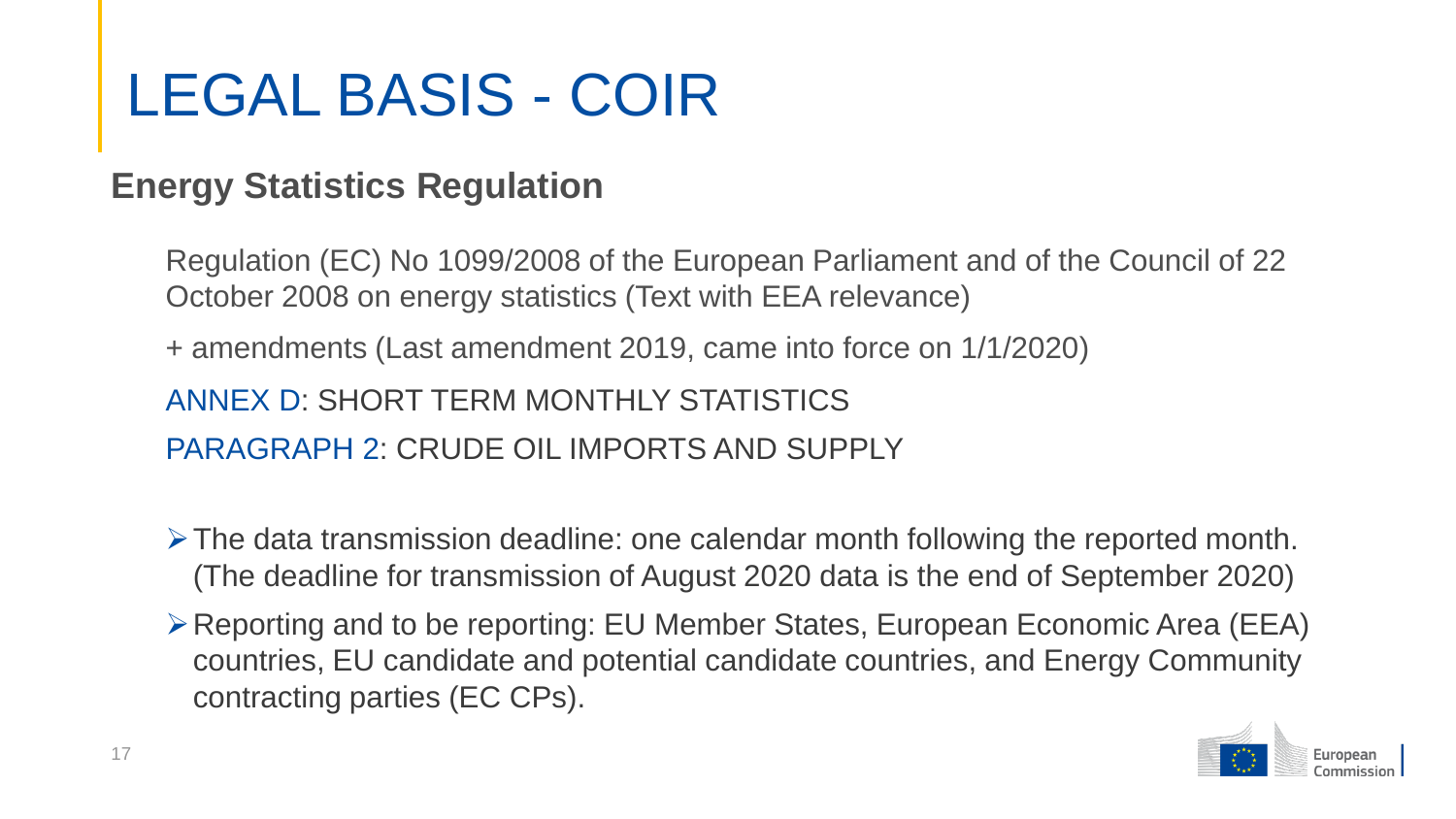# Crude Oil Import Register (COIR)

• The COIR questionnaire - to report on a monthly basis:

- $\triangleright$  For each crude oil type they import:
	- $\checkmark$  its API gravity (average)
	- $\checkmark$  its sulphur content (average)
	- $\checkmark$  its quantity in barrels
	- $\checkmark$  its total price in USD per barrel
	- $\checkmark$  the number of companies reporting imports of this particular type
- $\triangleright$  The total number of companies reporting imports of crude oil
- $\triangleright$  The total imports
- $\triangleright$  Total production volume and weight
- $\triangleright$  The corresponding average prices

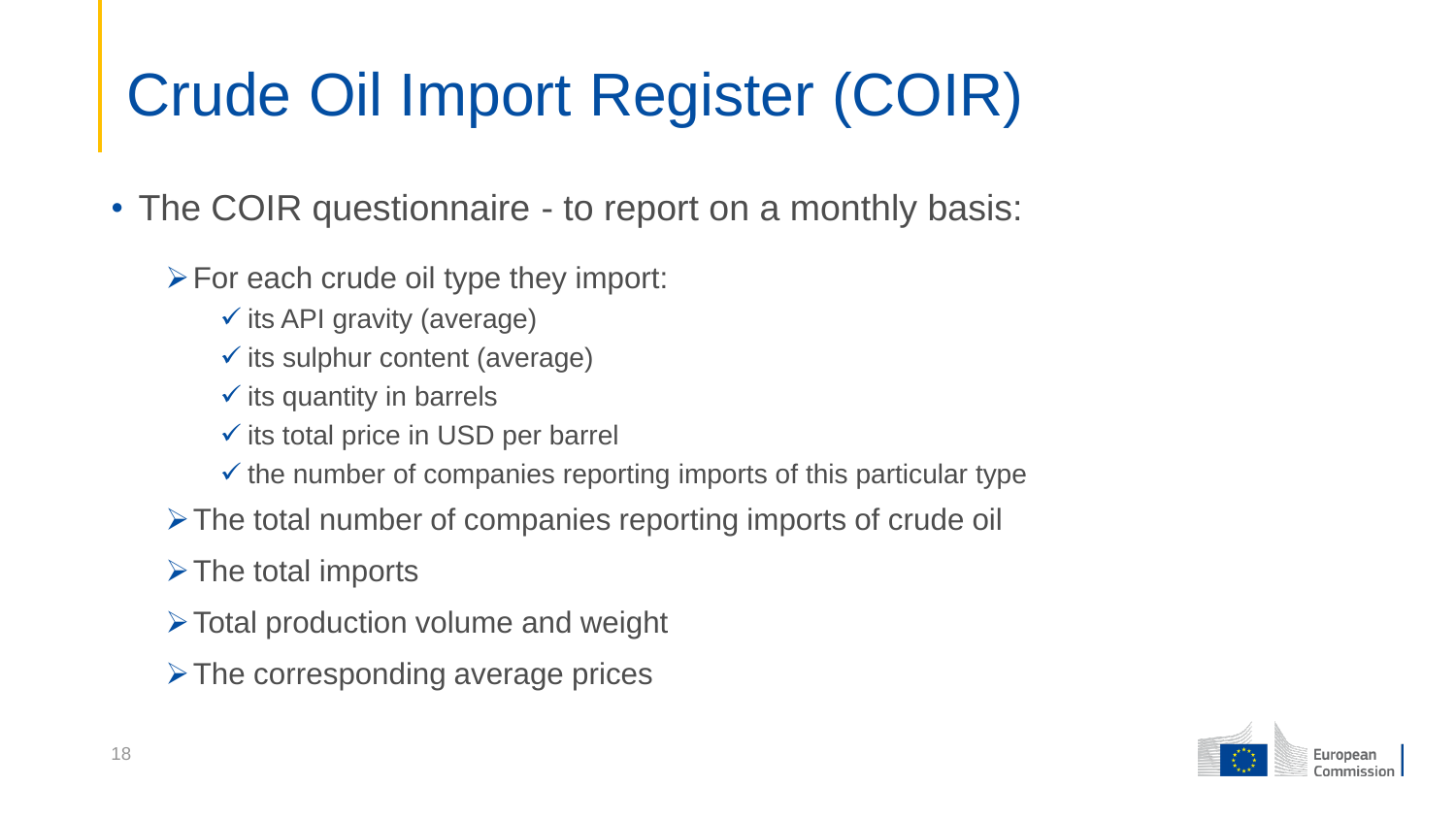# COIR (Crude Oil Import Register)

Next steps:

- November 2020: Decision on confidentiality rules for presenting various aggregates.
- 1<sup>st</sup> quarter 2021: Annual aggregates for year 2020 will be computed and disseminated.

Instructions can be found here:

• [https://ec.europa.eu/eurostat/documents/38154/42198/reporting\\_instructions\\_crude\\_oil.pdf/4463ea](https://ec.europa.eu/eurostat/documents/38154/42198/reporting_instructions_crude_oil.pdf/4463ea3c-4466-1f3e-66d4-0a35635b7644) 3c-4466-1f3e-66d4-0a35635b7644

Data can be seen and downloaded:

- [https://appsso.eurostat.ec.europa.eu/nui/show.do?dataset=nrg\\_ti\\_coifpm&lang=en](https://appsso.eurostat.ec.europa.eu/nui/show.do?dataset=nrg_ti_coifpm&lang=en)
- [https://appsso.eurostat.ec.europa.eu/nui/show.do?dataset=nrg\\_cb\\_cosm&lang=en](https://appsso.eurostat.ec.europa.eu/nui/show.do?dataset=nrg_cb_cosm&lang=en)